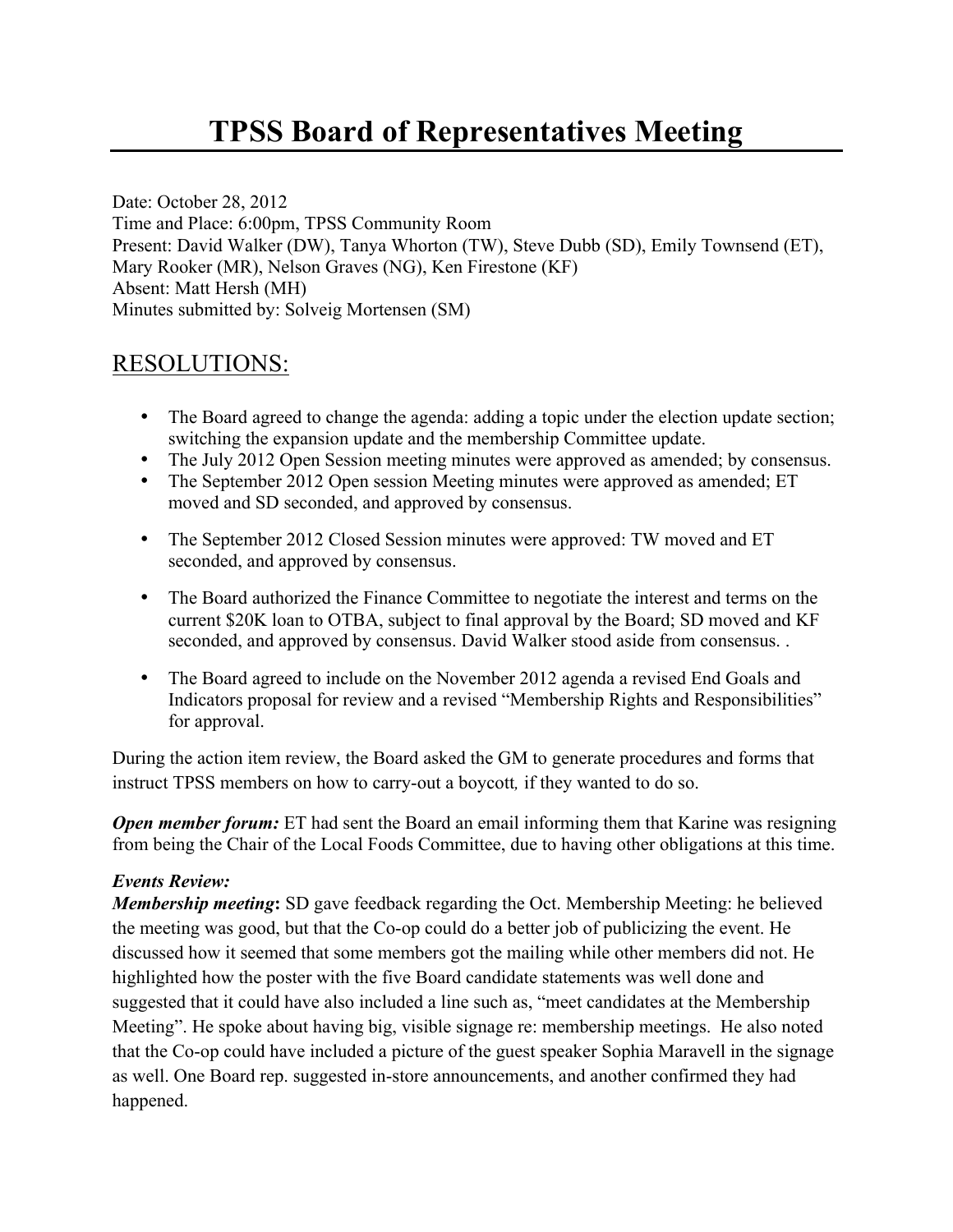SD pointed out that once people come to the membership meetings, they usually stay; DW added that Historic Takoma Building (HTB) of the Old Takoma Building Association (OTBA) was a nice location. However, DW also commented that when the membership meetings happen outside in the tents, people, who just happen to be casually walking by, will join them. ET shared one member's feedback that they enjoy having the membership meetings outside. It was also pointed out that generally speaking, if any members are still present, it is preferable to leave the tables and fixtures available for a little while after the event: no rush to close right down. The GM indicated that there are opportunities to utilize the OTBA's space right now and pointed out that not only can the Co-op put in a request to host an event there, but also members can. He noted that OTBA is interested in having people/groups make use of the Historic Takoma Building. The GM and Board reps. considered holding future Board meetings there. One Board rep. commented that he was cognizant of how OTBA staff have to be present to open and close the building, so he wanted not to over access their hospitality.

*MAFCA*: The Board President commented that the MAFCA meeting seemed well received; and, he and the Board thanked the GM and staff for their preparation work. The Board President had sent out a thank you.

*GM Report:* The GM reported that he hired Jimmy Cooney as assistant manager for the SS store and described Mr. Cooney's years of experience with co-ops, including the MD Food Co-op. The GM also shared that he has been working with Al Romero very closely and feels positive that Mr. Romero has a lot of knowledge and skills to impart.

AG also shared that he has been communicating with some DC based people who work in planning and architecture in regards to the expansion project; he anticipates that a number of them will attend the next expansion meeting.

AG confirmed that the TPSS Annual Report will be posted on the website and that the generator issue should be finalized in the next 40 days. The Board President shared that Adam Schwartz and Jake Schlacter were pleased with the piece by NBC on TPSS; the piece is now on the website.

AG reported that the inventory went well but that they are waiting on the current auditors togive a recommendation on the inventory process.

KF asked the GM for a status update on the SS store, and AG explained that it is coming along well enough, particularly as compared to previous months. DW noted a discrepancy between the sales trend update, which showed sales growth to be just under 15%, and the report from the finance dept. that described the sales trend running below the budgeted rate of 2.3%. He talked about how the Board does not yet have the most up to date financial statements, making it challenging to reconcile discrepancies and get an accurate financial picture of the Co-op overall. TW reminded the Board that there had been a request for a special disposition this month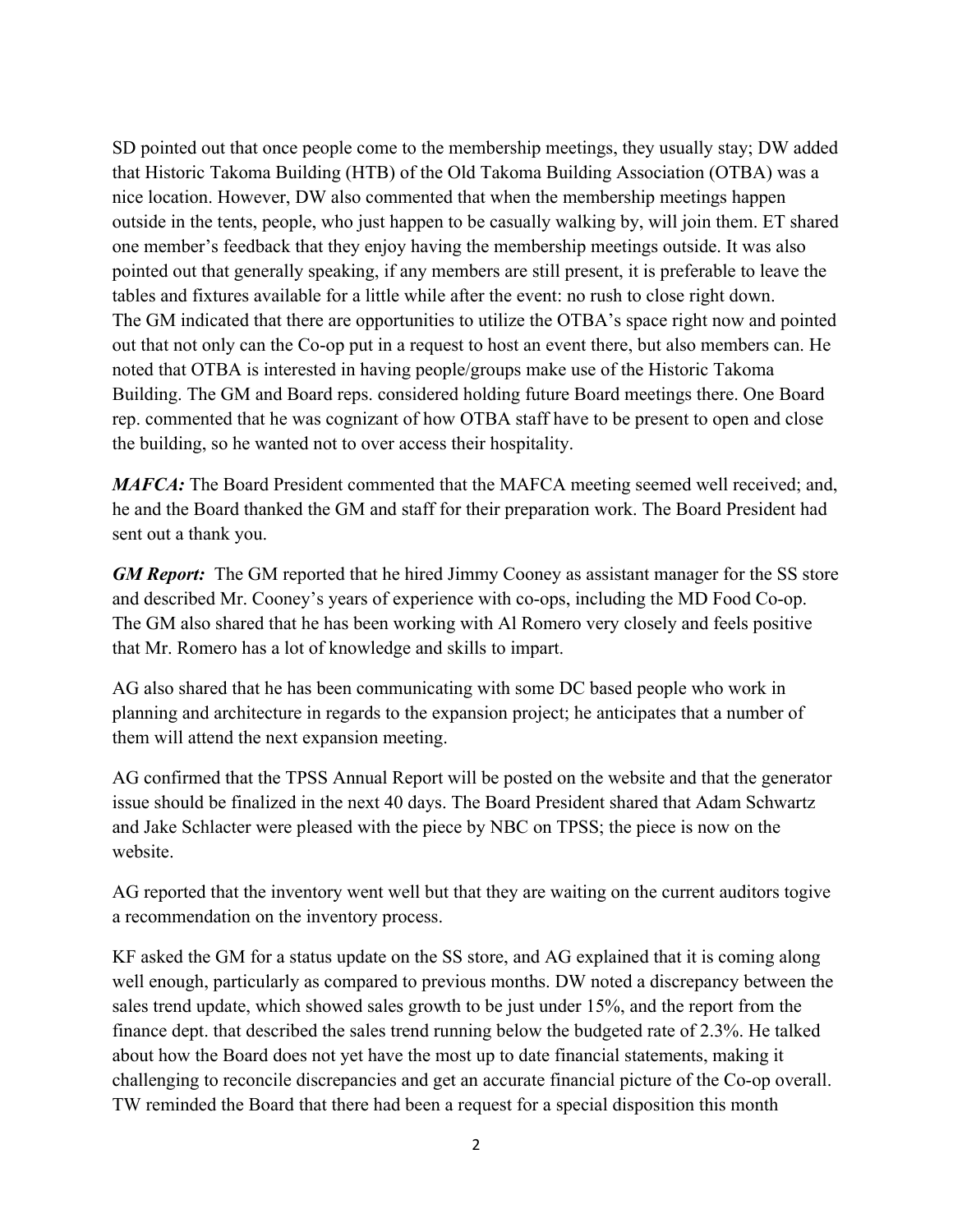because of the audit. DW asked the Board for comment on this issue. SD and MR stated that the Board needs quarterly statements and the FAC needs them monthly.

The GM confirmed that he gets Catapult and QuickBooks statements monthly. There was discussion re: the auditors addressing some of these issues or not necessarily reading the related Board policies. DW stated that the Co-op needed to be careful with relying on the cost of goods sold information; and, relayed that there is no ending inventory in August. A final point was that the Board/Co-op needs to receive at least as up to date financial reporting as NCGA receives from the Co-op. Board reps. asked the GM to pursue the matter of the timeliness of financial reporting with the Finance Manager and Finance Department.

*Ends Policies and Key Indicators*: The Board President gave feedback that there may be an unmanageable number of goals and indicators in the draft (End Goals and Indicators) proposal: with every goal or indicator, many parameters need to be managed and prioritization is key. He also voiced concern about the aim of increasing margin, since it can be achieved at the cost of sales by raising prices or dropping low margin items. He suggested, instead, setting the goal of increasing sales and paying attention to gross income.

Board reps. gave feedback on the proposal and the goal of increasing margin. One Board rep. did not think it would be odd to include increasing the margin as a goal for the SS store. Another suggested that rather than trying to track the margin, management should look at what is the key indicator. Finally, another stated that she saw no issue with tracking the margin, but actually with not including enough other factors.

DW concurred that the Co-op should track margin too, but not focus on it because that would be an example of how member-owner interest as owners conflicts with member-owner interest as shoppers. He gave food affordability as an illustration. NG shared some specific product examples and described customers, recently, asking: what happened to the inexpensive cheese? He commented that this type of customer dissatisfaction is hard to gauge. MR noted that it is helpful for a staff person to explain why a product is no longer being carried.

DW touched on how he believed this one example related to the Co-op's former strategy of being more of a boutique store, particularly at SS. He explained if an occasional shopper comes to the store only monthly for an item and it is not there, they probably will not come back.

The GM shared that when a new product comes in or is discontinued, the Co-op is making sure that it is communicated effectively; the cashiers are told to tell the customers. Reportedly, in the example of the cheese, the previous distributor could not give the Co-op a consistent supply.

SD suggested that Board reps. submit their feedback on the End Goals and Indicators proposal to the GM and Board prior the next Board meeting, where it will be re-visited.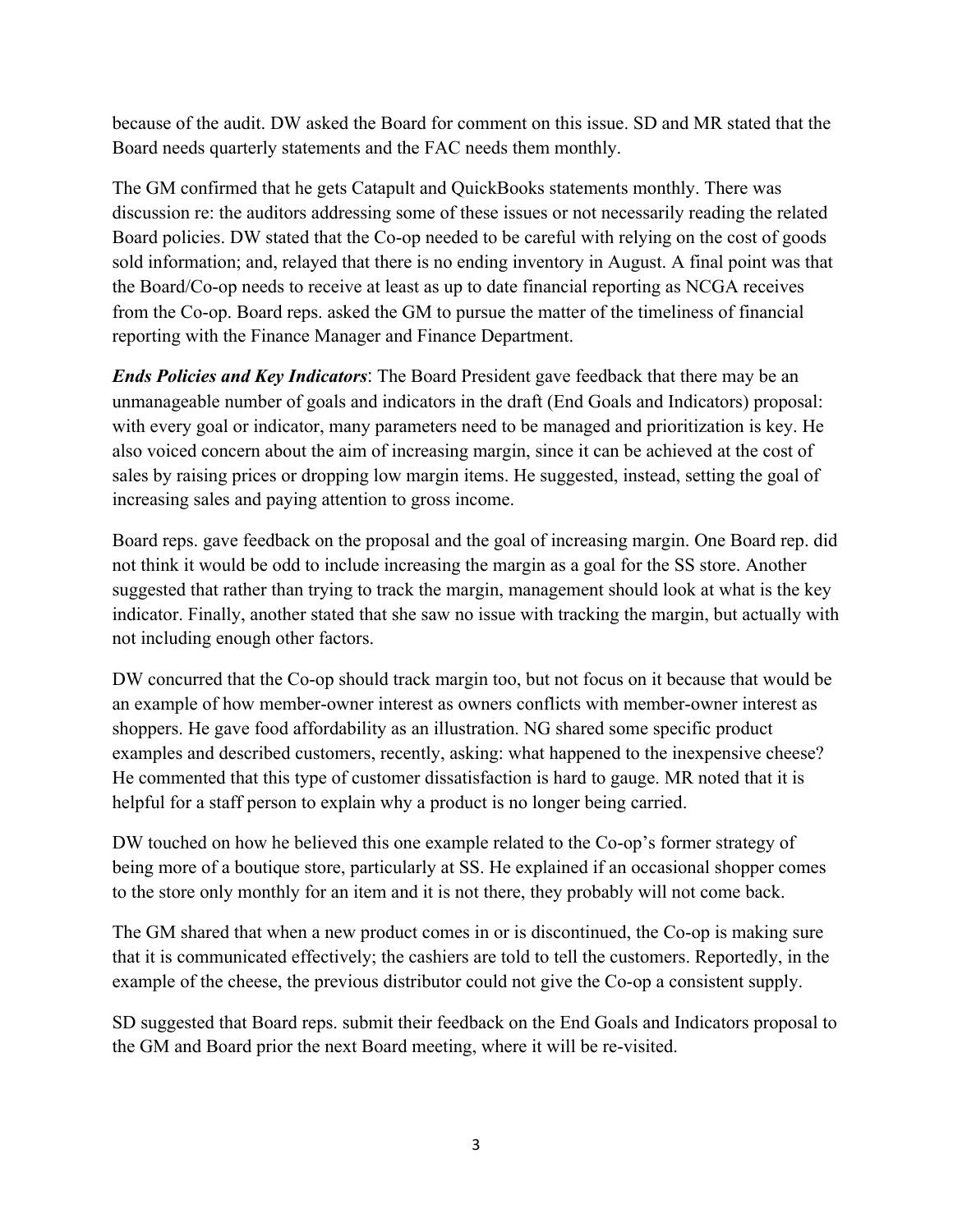*Finance Committee report:* TW summarized the events of the last FAC meeting where the Finance Manager reported on the process of the audit, and how in a separate meeting AG, BT, DW, and TW discussed the loan with OTBA . The Co-op has an outstanding loan of \$20K to OTBA that OTBA would like to have extended to them for another year or two. TW elaborated that OTBA, in turn, loans out any money it receives to start –up businesses at a relatively low interest rate. There are no startups in the junction area right now, but OTBA was given \$15K from the City Council to support projects. Reportedly, OTBA has income coming in; they also received a very large grant from the state of MD which they have loaned out in the community, thus fulfilling their grant mission. DW raised the question in the meeting with them: if the Co-op extended the loan would they be potentially funding a competitor? By report, OTBA seemed aware of how that could be an issue, but they had no firm guidelines in place.

Board reps. discussed how the Co-op will re-do the documentation for the loan with this loan reassessment. The Co-op would re-assign the loan to the expansion fund from the current "TPSS working monies" and will modify the interest rate if the Board chooses to ask for interest.

The Board discussed the topic of interest on the loan. DW explained that currently the interest on the loan is zero and pointed out the issue of setting a precedent for supplying zero percent loans. Board reps. also touched on whether these current loan terms represented the Co-op membership as well

SD commented that the reason to ask for an interest rate on the loan is not for the money, but to make it a more credible, formal loan. He also asked the Board to keep in mind that the Co-op may want to partner more with OTBA in the future. SD elaborated that the Co-op may make a loan for a variety of reasons, such as, money, community building, etc., but, not every loan has to have the same interest rate, though each needs thorough documentation. ET pointed out that the Co-op may want to borrow from the OTBA when it expands.

KF discussed how the food trucks came about and worked out in the shared lot, noting their ultimate compatibility. He believed paying interest on the loan made the most sense and stated that he would also consider having the loan paid off. MR added that she learned about the plan for the food trucks at the City Council meeting and emphasized that the Co-op needs a Board rep. at each OTBA meeting. 

SD commented that he believed the Co-op should not allow a wait for the findings related to the audit (next year's cash picture) to slow things, because it will be more useful for OTBA to hear the Co-op's requirements now than in January. Then, after motioning that the Board authorize the Finance Committee to negotiate the interest and terms on the current \$20K loan to OTBA, subject to final approval by the Board, SD elaborated that the interest and terms will need to be low enough so that OTBA can lend the money back out.

The Board President recounted that in the meeting with the OTBA, they invited them to propose the rate of interest for the loan. He shared that in her email to AG, TW, and DW Patty Baker, of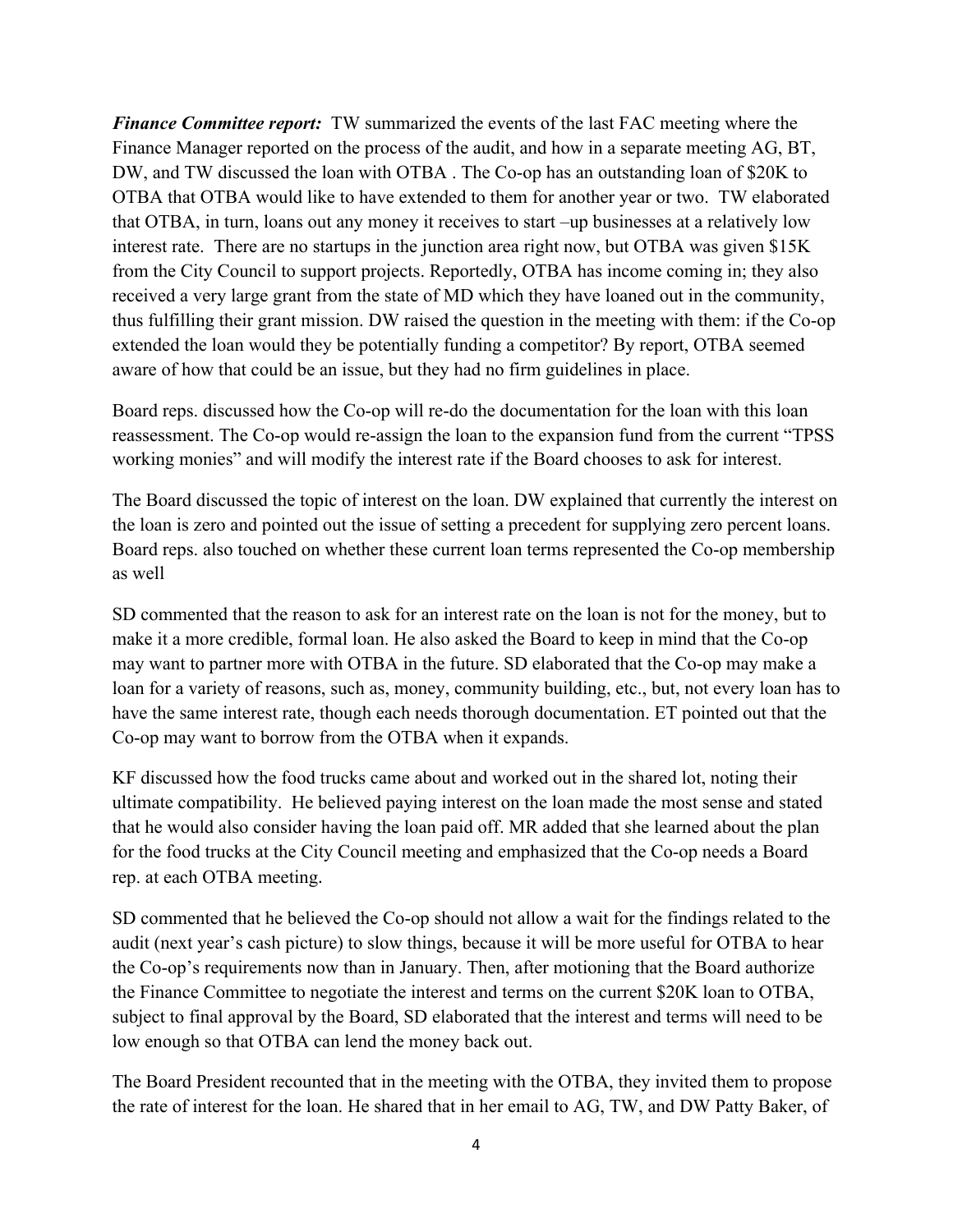OTBA stated, "OTBA would like an extension of at least one year, and at an interest rate of no more than 3%."The Board President discussed risk adjusted rate of return and stated that it is a hazard to accept a risk without a negotiated rate of return.

The GM shared that the TPSS parking lot will soon be marked, including two hour parking designations. He stated that the Co-op will be finding out on Tuesday about the handicapped spaces. The curb gap in the fence is also going to be addressed.

*Expansion:* KF reported that the GM has had contact with the Turner building's owners; the Co-op is beginning to do some negotiations with them. He noted that one architect attended the last meeting and that Dan Robinson knows a real estate agent that may be interested in the project. SD commented that the budget for the expansion is coming from the GM and voiced his belief that staff time and a project manager need to be included in that budget. KF talked about certain necessary expenses, such as, a feasibility study. In final, KF stated there will not be an Expansion Committee meeting on Tuesday, November  $6<sup>th</sup>$  due to the election.

*Membership Committee Update:* SD presented the Membership Contract which was created in the Membership Advisory Group. ET, TW, MR, NG, and AG gave him feedback including that it should actually be titled the "Members Rights and Responsibilities," and still needed cites and some changes in terminology. After discussion about the purpose of this member's statement it was clear that it was something for members and could also be deemed policy MC-9. The Board discussed how this "Members Rights and Responsibilities" was not for the brochure or marketing, but for Co-op members when they joined. SD planned to bring a revised version of the Members Rights and Responsibilities, MC-9 (formerly the Membership Contract) to the next Board meeting for a vote at that time**.** 

ET raised the fact that the Membership Committee (MC) needs more volunteers; important things need to happen within it.SD pointed out that the Co-op should prioritize outreach and reflected that it should be a staff led initiative but the MC can undertake it. He discussed strategic goals, such as, reaching those at the Maple St. apts. over doing more policy writing. ND mentioned notices on community bulletin boards and SD talked about strategies, shelf space, and products for specific community groups. TW pointed out that these aims dovetail with the expansion goal; the MC can also support the expansion. NG commented that the greatest challenge is handling the distribution issue. AG noted the ongoing customer survey and price comparison that is taking place. In final, SD stated that education and outreach are areas the MC can now develop: part of their mission.

SD noted how other co-ops design their membership fees. Earlier in the meeting, the Board President voiced concern re: the fee schedule for the new Membership Installment Policy. SD stated that he believed that the MI policy was rightfully decided at the time of approval.

*Election update:* MR informed the Board that four reps. need to volunteer for the election count on November  $17<sup>th</sup>$ . AG confirmed that new staff have staff numbers, not member numbers.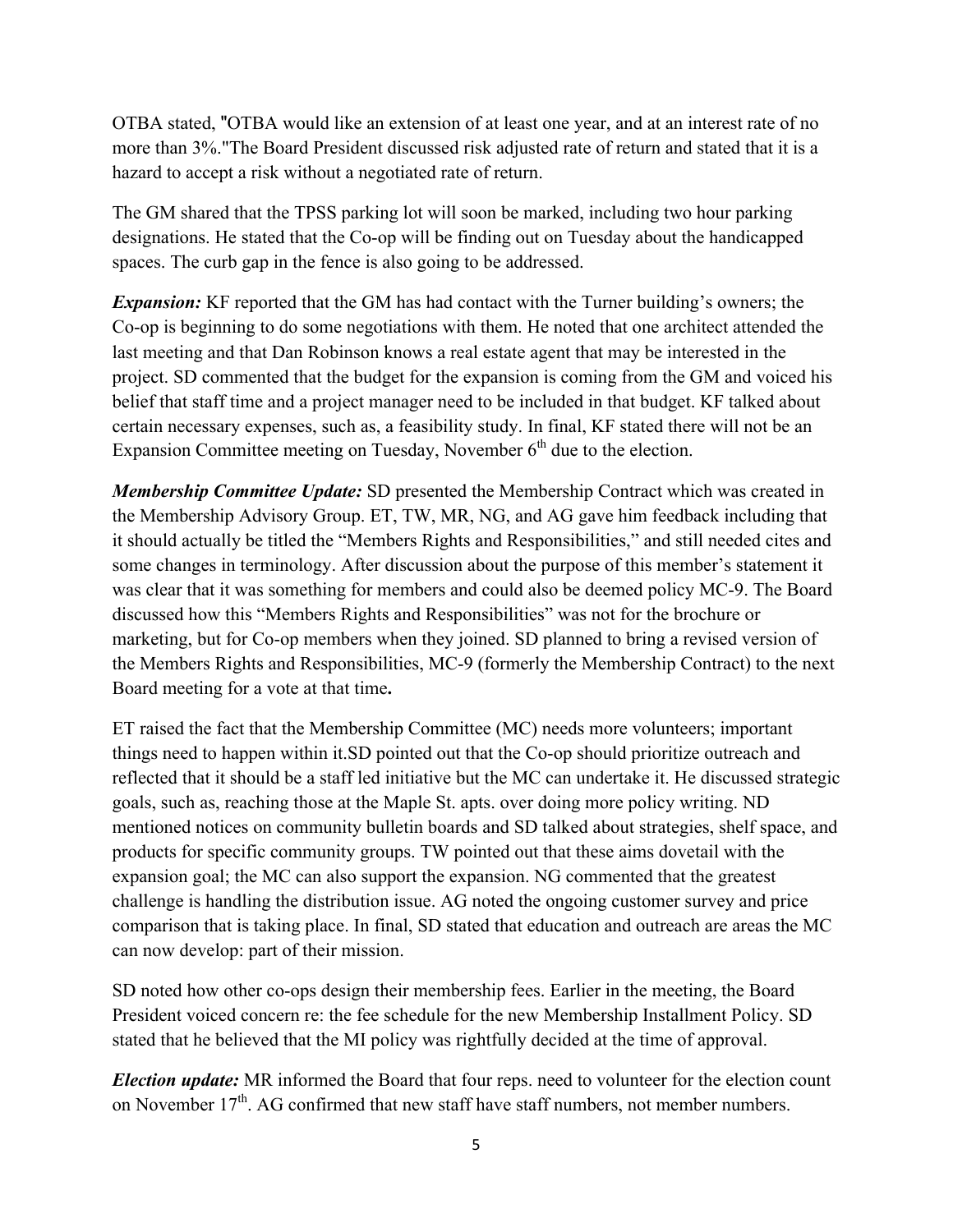MR was pleased that there are five candidates for this election and stated that she believed the structure helped because it gave the nominees a way to sort through the information. She stated that she lobbied for the Co-op to keep the nominations resources in place. AG commented that he felt the nominations effort had had success when he learned one candidate ran after she heard about the Board elections in the store.

MR added that stimulating voter turnout is the priority now. She noted that register notices are helpful and asked the Co-op to continue that practice, as well as, broadcasting announcements, telling people in person, and putting a line at the bottom of the poster with the five statements. A proposal of giving members a discount of some sort (for one item) for voting was discussed.

MR commented that for the future, she suggests that operations, gives the Nominations Committee (NC) a list of operations timelines and required actions for nominations now, so the NC rep. can work collaboratively and have a better idea about the process. She noted that this was to help the NC rep. stay oriented in the process because it is a joint effort.

ET raised the issue of what to include in the new Board rep. orientation. AG preferred that new Board reps. get training up front. TW shared that the Co-op has a remaining 5.5 hours with Art Sherwood (AS) and she could ask AS to do a live webinar for new reps. that addressed the separation of operations and Board functions as well as governance in general. MR also talked about a buddy or mentoring system for new Board reps. AG suggested holding the training before they start on the Board.

*CBLD/Board development*: TW described how she and the GM had had preliminary discussions about continuing to get Board support from the Cooperative Board Leadership Development program (CBLD) and from our current CBLD representative, Art Sherwood. The CBLD retreat was great and the listserv was helpful but they were undecided about continuing with CBLD for next year. They also, she stated, thought about choosing the same CBLD rep as the nearby Common Market, Mike Healey One rep. commented that he thought the Board retreat is important, and he leans towards working with Mike Healey as least for this coming year, because ends processes and goals are Mr. Healey's area of expertise. He felt that Mr. Healey is the person for that issue. TW planned to speak with Art Sherwood about the webinar for the new Board member training and retreat and to Mike Healey re: working with the Co-op in the coming year.

TW stated that attending the CCMA annual conference was such a valuable experience that it might be a worthwhile consideration to use the Board development budget to send more Board reps. to their conference. MR commented that even if not every Board rep. attends it would be helpful for them to debrief each other on what they learned in a separate face to face meeting. SD noted that the Board expanded the Board budget and he did not mind sending extra people to the conference. The GM saw CCMA as good for management and the Board, so he stated, he is in favor of the new Board's attending.